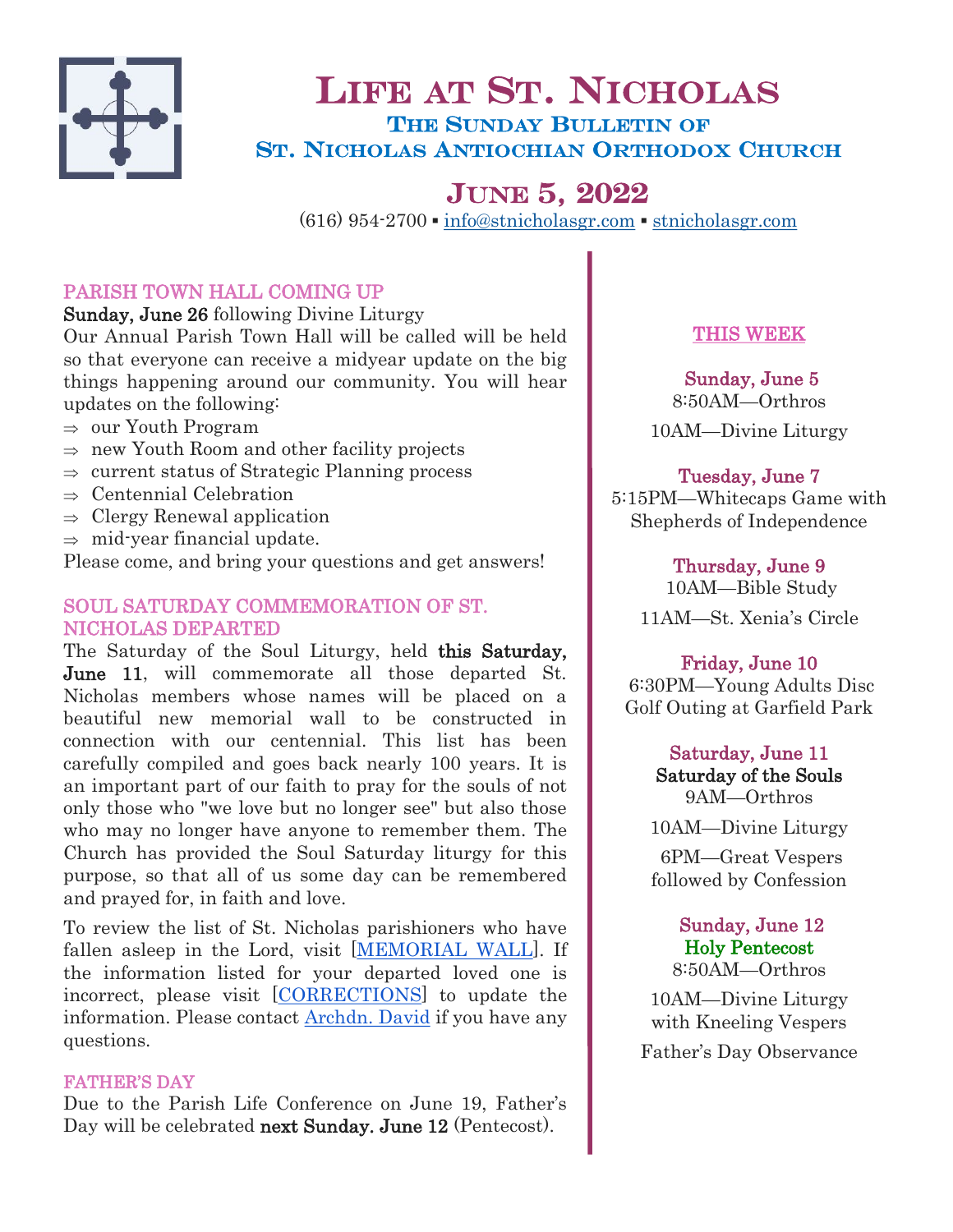#### CENTENNIAL COMMEMORATIVE BOOK

We will be emailing to everyone a letter describing how you can support our centennial celebration commemorative book by purchasing an ad or family page that will enable you to tell your story so that it is preserved and remembered. This commemorative book is not your typical ad book; it is a hardcover, coffee table style, 100 year pictorial history of St. Nicholas that people will look at for the next 100 years to know who we are and where we all came from.

The book will have sections on each decade of our history, up to the present, and it will include this opportunity for you to purchase space to tell your personal or family story as well. Whether that story goes back 100 years or one year, this opportunity only comes around once every 100 years, for the benefit of the next 100 years. Please give supporting this effort your every consideration. We look forward to seeing how creative and what wonderful stories many of you can tell about yourselves and your family's life at St. Nicholas, for the benefit of future generations.

#### ETIQUETTE IN CHURCH: TOYS

We understand the need for kids to be quiet during the Divine Liturgy, but we also do not want to distract them from the purpose of being in church. Some suggestions to help them may include:

For ages 2-5: point out the icons and look for similar colors, crosses, the Lord Himself, then give them a break for a few minutes and then find something else like singing the responses or what the priest is doing.

For ages 6-8: have your child follow along in the service book or purchase one of the children's liturgy books from the bookstore. Give them shorter breaks throughout the liturgy but always bring them back to focus on the liturgy.

By age 8 or 9: children should be able to follow along in the service with very minimal distractions. Having them sing and say responses keeps them engaged.

\*\*\*Note: anything being brought to church for quiet time should be church related and not create any noise to distract others. See Mykel if you need suggestions.

#### FELLOWSHIP GROUPS Young Adults

#### Friday, June 11 @ 6:30PM

Join the St. Nicholas Young Adults for a night of disc golf at Garfield Park. Never disc golfed before? No problem! We'll have extra discs available for you to use. If disc golf isn't your thing, come along anyways to enjoy a nice night in the park. Meet at the Garfield Park (2111 Madison Ave SE, Grand Rapids, MI 49507) Northwest pavilion, which is near the corner of Burton and Jefferson) at 6:30PM. Contact Ben Bauman with questions at [bauma300@umn.edu.](mailto:bauma300@umn.edu)

#### Forerunners

Thursday, June 23 @ 12-2PM Save the date for the Annual July 4th Party. For more information, contact Eileen Adolphson at [eadolphson@outlook.com.](mailto:eadolphson@outlook.com)

## SPECIAL SERVICES IN JUNE

Saturday of the Souls June 11 @ 9AM

## Holy Pentecost

June 12 Orthros @ 9AM Divine Liturgy @ 10AM

## Feast of Ss. Peter & Paul

June 28 Orthros @ 5PM Divine Liturgy @ 6PM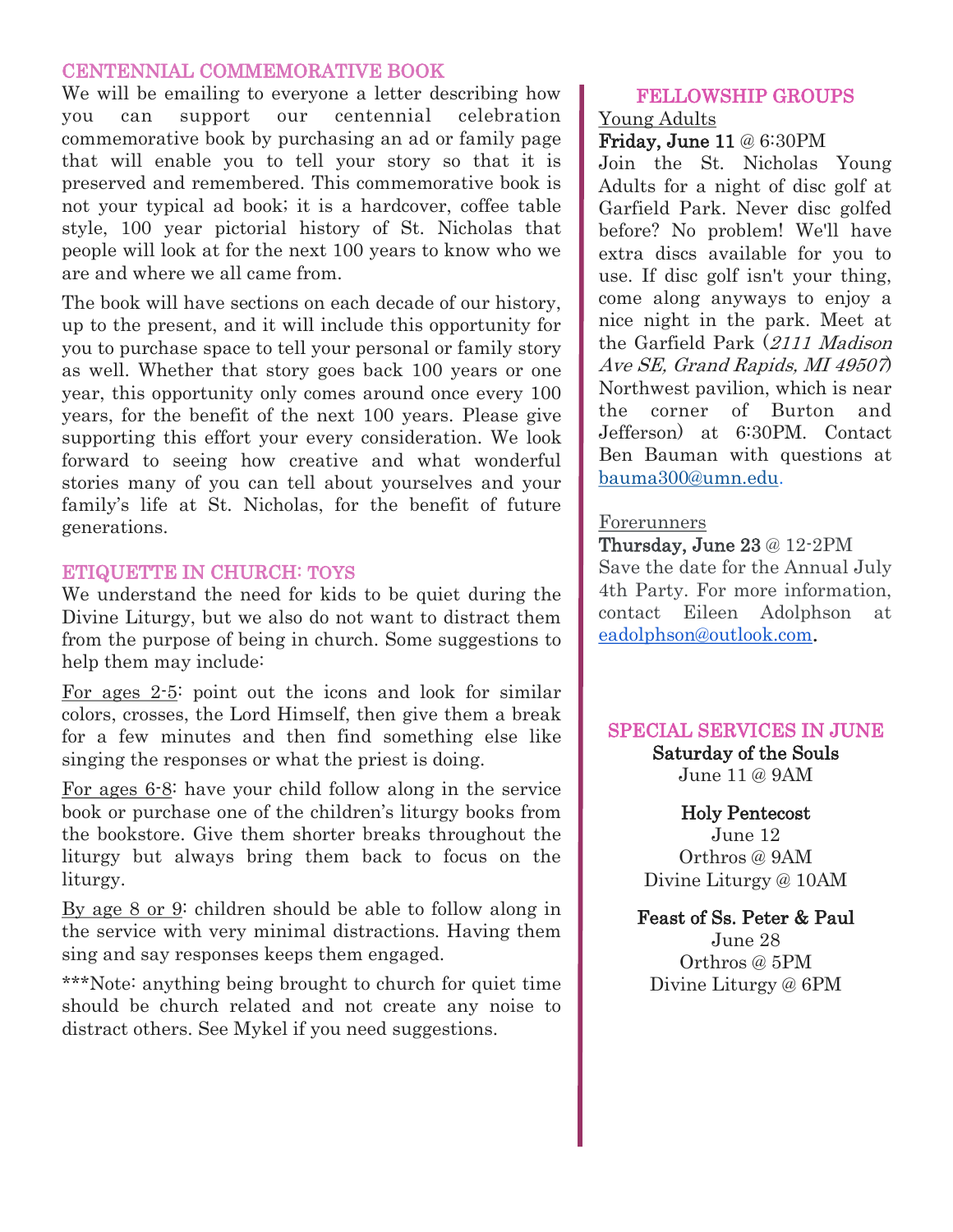Join us for fellowship, friendship, and worship!



Grand Rapids, Michigan invites you to join us for the

# **2022 Parish Life Conference** June 15 to June 19, 2022

## WHAT'S YOUR PLAN FOR THE PLC??

We are now two weeks away from the Diocese Parish Life Conference, hosted by St George right here in Grand Rapids. Three general ways to go:

All In: register, purchase a ticket book or at least a bunch of events, and enjoy a staycation with our diocesan family.

Commute: you may not be able to stay for everything, but register, purchase a book, and spend a good portion of each day / evening at the Conference.

Commute-Lite: Just registering the conference for \$35 get you into all of the speakers, services, and many other opportunities. It also gets you free parking!

Saturday, June 11 is the last day for Online Registration. Remember that Liturgy on Sunday, June 19 will not be held at St Nicholas but we will join Bishop ANTHONY and our diocesan family for services at the hotel. Again, parking is free for anyone registered for the Conference. The link to register for the hotel is [https://group.embassysuites.com/](https://group.embassysuites.com/jhuvwp) [jhuvwp.](https://group.embassysuites.com/jhuvwp) Register for the conference at [www.toledoplc.org.](http://www.toledoplc.org)

## CREATION CARE UPDATE

Why compost instead of recycling?

Less than 10% of the roughly 300 million tons of new plastic produced annually is actually recycled. A majority of the plastic placed in your recycling bin at the end of your driveway doesn't make it all the way through the recycling process (often due to the type of plastic). This is where using

reusable or compostable materials steps in. St. Nicholas will shortly be moving towards composting a very large percentage of our waste and reducing our dependence on landfills.





## INFORMATION FROM LAST WEEK'S BULLETIN

For more information about the following topics, click the date: [\[MAY 29\]](https://stnicholasgr.com/wp-content/uploads/2022/05/052922.pdf)

- Etiquette in Church: Standing
- Creation Care Update
- Thank You Note
- Youth in Action: Year End Celebration/Photos
- Youth Room News
- Centennial Moment: Memorial Day Memories

#### **Vacation Church School SCHEDULE**

Sunday, June 26th @ Manhattan Park: 12:00-3:00pm - Family Welcome Picnic and Games! 430 Manhattan Rd, East Grand Rapids, MI 49506

> Monday, June 27th @ Holy Trinity: 6:00-8:00pm - Saint Peter the Apostle 330 Lakeside Dr. NE, Grand Rapids, MI

Tuesday, June 28th @ Saint Nicholas: 5:00-8:00pm - Saint Paul the Apostle 2250 E Paris Ave. SE, Grand Rapids, MI 49546

Wednesday, June 29th @ St. George: 6:00-8:00pm - Saint Thekla the Protomartyr 334 La Grave Avenue, Grand Rapids, MI 49503

Thursday, June 30th @ Holy Cross: 6:00-8:00pm - Saint Maria of Paris 2828 Richmond St. NW, Grand Rapids, MI 49504

Register Online @ <https://stnicholasgr.com/vcs/>